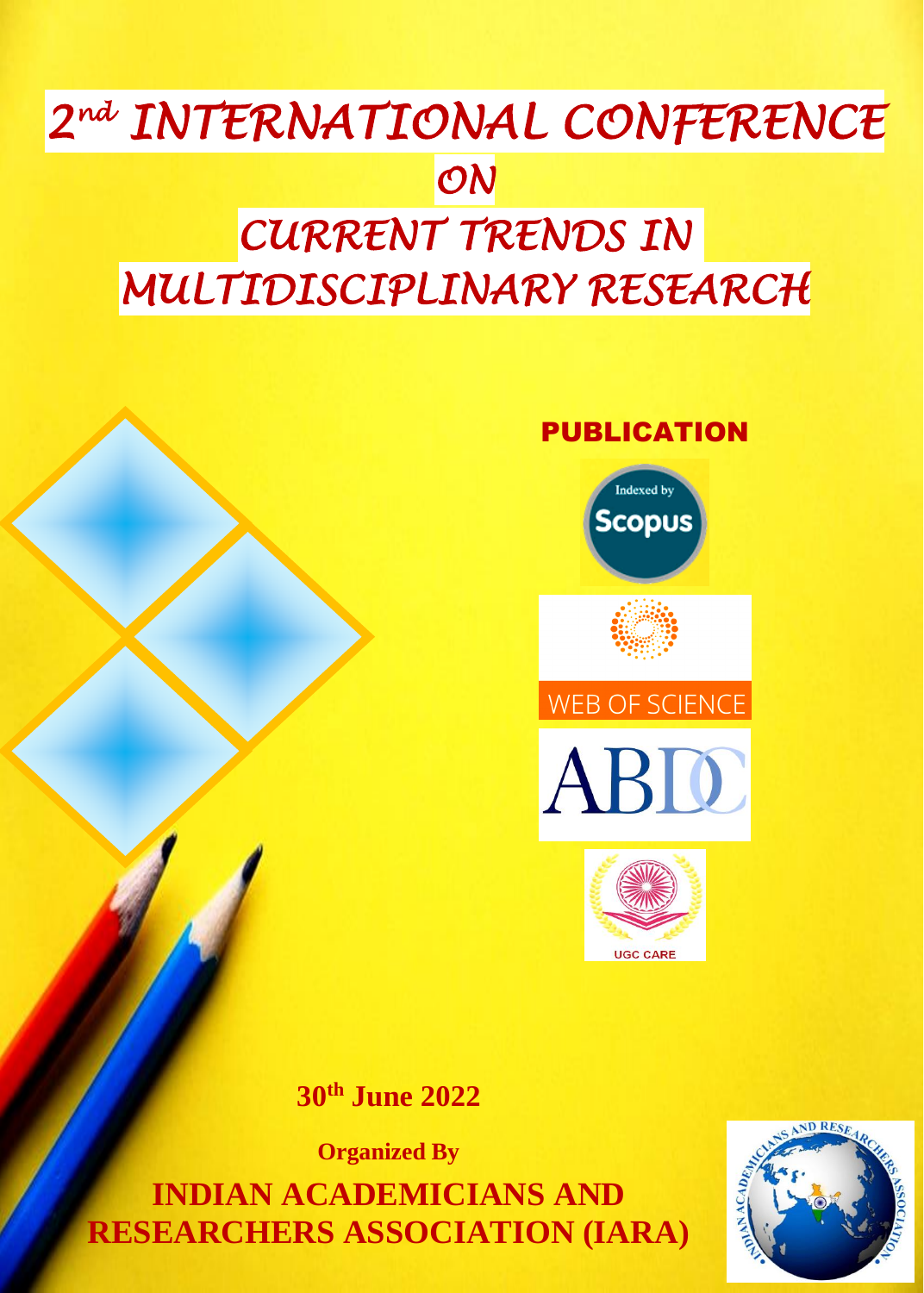## **About IARA**



Indian Academicians and Researchers Association (IARA) is an educational and scientific research organization of Academicians, Research Scholars and practitioners responsible for sharing information about research activities, projects and conferences to its members. IARA offers an excellent opportunity for networking with other members and exchange knowledge. It also takes immense pride in its services offerings to undergraduate and graduate students. Students are provided with opportunities to develop and clarify their research interests and skills as part of their preparation to become faculty members and researchers. Visit our website www.iaraedu.com for more details.

### **About The Conference**

The conference aims to provide a forum for the exchange of ideas on the researches and developments made in Agricultural Science, Food Science, Environmental Sciences, Pharmaceutical Sciences, Medical Sciences, Veterinary Science, Applied Science, Management, Social Science, Tourism and Engineering & Technology during recent times. The conference aims to provide a common platform for researchers from the Academia as well as the Industry to discuss and present their research work and also will try to provide an opportunity for collaboration among them.

## **Call for Research Papers**

We invite papers from Academicians, Researchers, Business Leaders, Experts and Executives from industry to submit original and unpublished work on any of the following areas. However the areas are indicative. The researchers can submit the paper relevant to the conference. Authors should electronically submit full length paper in MS word, maximum 8 -10 pages.

## **Email: iaraconference4@gmail.com**

**Theme of the Conference**

#### **AGRICULTURAL**

- Agriculture Science
- **Agriculture Economics**
- Agricultural Technics
- **Field Crop Production**

#### **FOOD SCIENCE**

- **Food Processing**
- **Food Nutrition**
- **Food Chemistry**
- Food Biotechnology
- Natural Products and Innovative

#### **BIOLOGY**

- **Biodiversity**
- **Botany**
- **Bioinformatics**
- Zoology
- **Biomedical**
- **Life Sciences**
- **Biotechnology**
- **Genetic Engineering**
- Cell and Microbiology

#### **VETERINARY SCIENCE**

- Animal Biotechnology
- **Animal Ethics**
- **Animal Husbandry**
- **Dairy**
- **Milk and Meat Products**

#### **APPLIED SCIENCE**

- **Chemistry**
- **Physics**
- Geology
- **Life Sciences**

#### **PHARMACEUTICAL SCIENCES**

- **Drug Delivery Systems**
- **Pharmaceutical Chemistry**
- Pharmaceutical Biotechnology
- Pharmaceutical Microbiology
- Molecular Pharmacology
- Pharmacology
- Pharmaceutical Toxicology
- Pharmacy Management
- Clinical Pharmacy
- **Pharmacoinformatics**
- **Current Issues of Pharmacy**
- Ethics in Pharmacy

#### **MEDICAL SCIENCES**

- Medical Ethics
- **Dentistry**
- Family Medicine
- **Current Research in Medical Science**
- **Health and Medicine**
- **Health Sciences**
- **Health Policy**
- **Stress and Anger Management**
- Mental Health Education
- Mental Illness & Health care
- Child and Adolescent Psychiatry
- Mental Health legislation

#### **ENVIRONMENTAL SCIENCES**

- Ecology
- **Earth Sciences**
- Climate and Climatic Changes
- **Global Warming**
- Waste Management

#### **MANAGEMENT**

- **Business Administration**
- Human Resource Management
- Finance Management
- **Marketing Management**
- **Production Management**
- **Operations Management**
- **Hotel Management**
- **Insurance Management**
- Knowledge Management
- Advertising Management
- Performance Management
- **Talent Management**
- Critical Management
- **IT Management**
- **International Marketing**
- **Investment Management**
- **Project Management**
- **Quality Management**
- Relationship Marketing
- **Resource Management**
- **Strategic Management**
- **Commerce**
- **E-Commerce**
- **Business Ethics**
- Corporate Social Responsibility
- Customer Relationship Management

**Product and Brand Management** 

**Digital Marketing Entrepreneurship** 

> **Rural Marketing Services Marketing**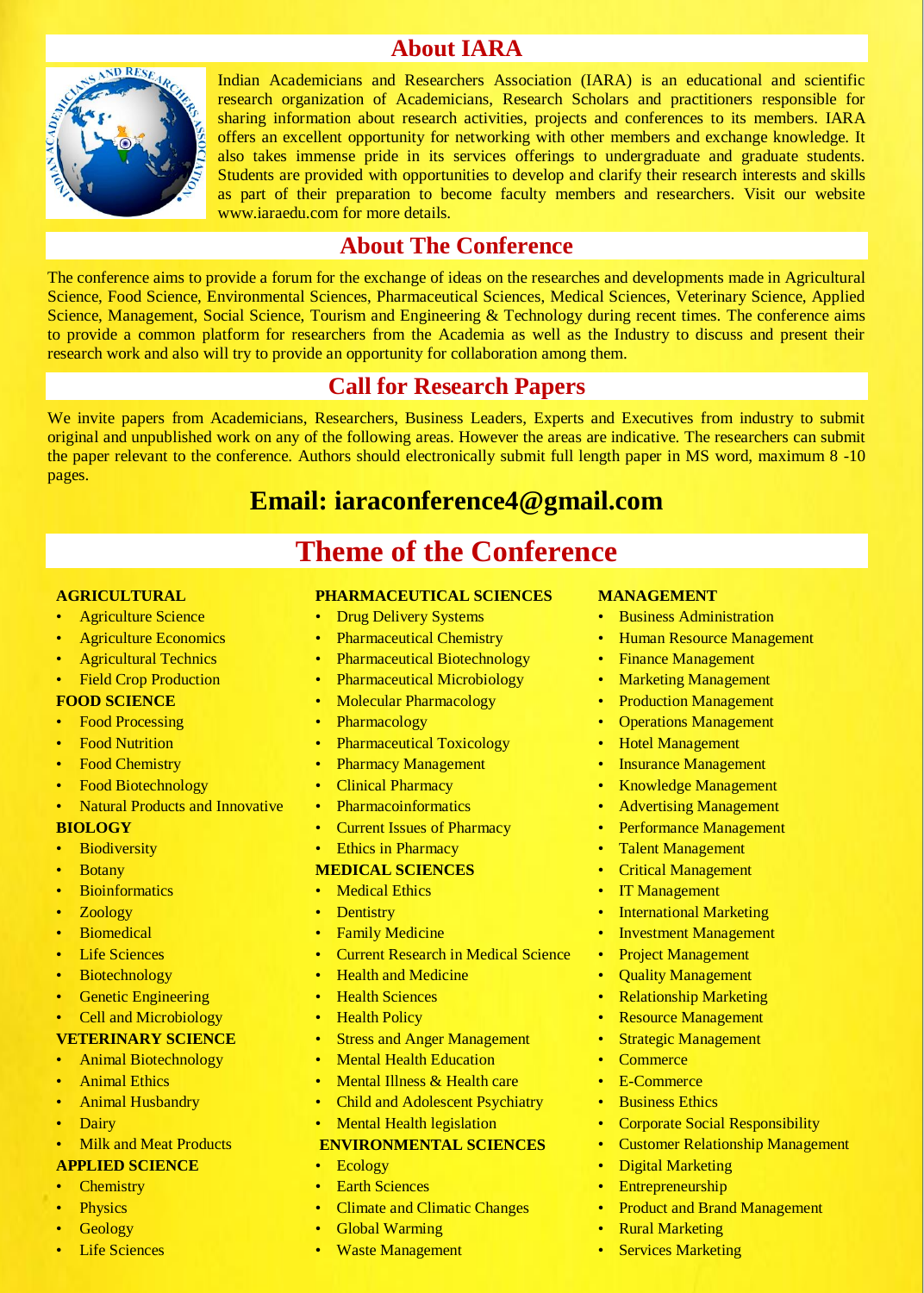#### **SOCIAL SCIENCE**

- **Economics**
- **Education**
- Philosophy
- **Mathematics**
- Statistics
- Anthropology
- **Social Work**
- Law
- Public Administration
- Women's history
- Women's studies
- International Relations
- Development Studies
- Cross-Cultural Studies
- Archaeology
- Astronomy
- English
- History
- **Geography**
- **Political Science**
- Psychology
- Sociology
- **Fashion Studies**
- **Mass Communication**
- Journalism
- **Liberal Arts**
- Peace and Conflict Studies
- **Language**
- **Literature**
- Museum & Heritage
- Islamic Studies
- **Music**
- Religious studies
- **Home Science**
- **Health Science**
- **Library Science**
- **Silviculture**

#### **TOURISM**

- Animation in Tourism
- Digital Transformations in Tourism
- Event Management
- Governance of Tourism
- Hospitality & Tourism/Smart Tourism
- New Business Models in Tourism
- **Service Management** 
	- **Tourism Marketing**

#### **ENGINEERING & TECHNOLOGY**

- Automobile Engineering
- **Mechanical Engineering**
- **Electrical Engineering**
- Chemical Engineering
- Civil Engineering
- Electronics Engineering
- **Computer Engineering**
- **Information Technology**
- Engineering Ecology
- **Biotechnology**
- **Genetic Engineering**
- Data Science
- **Big Data Analytics**
- Networks, IoT and Cyber Security
- Cluster, Cloud, & Grid Computing
- Data Mining
- **Neural Networks and Deep Learning**
- **Machine Learning**
- Business Intelligence
- Human Computer Interface
- Wireless Communications and Networks
- Artificial Intelligence
- Intelligent control, Neuro-control,
- Fuzzy control and their applications
- Biomedical Imaging
- **Biomedical and Health Informatics**

## **CONVENER**

#### **Dr. Tazyn Rahman**

**Director** 

IARA Research Solutions Pvt Ltd, India

#### **INTERNATIONAL ADVISORY MEMBERS**

#### **Dr. Hamid Saremi**

President (Chancellor) Assrar Higher Education Institue (Deemed to be university), Mashhad-Iran

#### **Prof. (Dr.) Alireza Heidari**

Professor, Faculty of Chemistry California South University, California, USA

#### **Dr. Rosemary Ekechukwu**

Associate Dean, Faculty of Education University of Port Harcourt Rivers State, Nigeria

#### **Prof. ( Dr.) Elez Osmanovic** Director.

Institute for Scientific Research and Development Montenegro

#### **Nik Alif Amri Nik Hashim**

Lecturer Faculty of Hospitality, Tourism and Wellness Universiti Malaysia Kelantan, Malaysia

#### **Dr. Udin Udin**

Universitas Muhammadiyah Yogyakarta Indonesia

#### **Dr. Mohan Lal Agarwal**

US Fulbright Fellow & Professor MENA College of Management (MCM) Dubai

**Prof. (Dr.) Jose Vargas Hernandez** Research Professor University of Guadalajara, Jalisco, México

#### **Dr. Maria-Ana Tupan**

Professor University of Bucharest Romania

#### **Prof. (Dr.) Badar Alam Iqbal** Adjunct Professor

**Monarch University Switzerland** 

**Prof. Apriana Toding**

Universitas Kristen Indonesia Paulus, South Sulawesi, Indonesia

#### **Dr. Anis Ali**

Assistant Professor College of Business Administration Prince Sattam Bin Abdulaziz University Saudi Arabia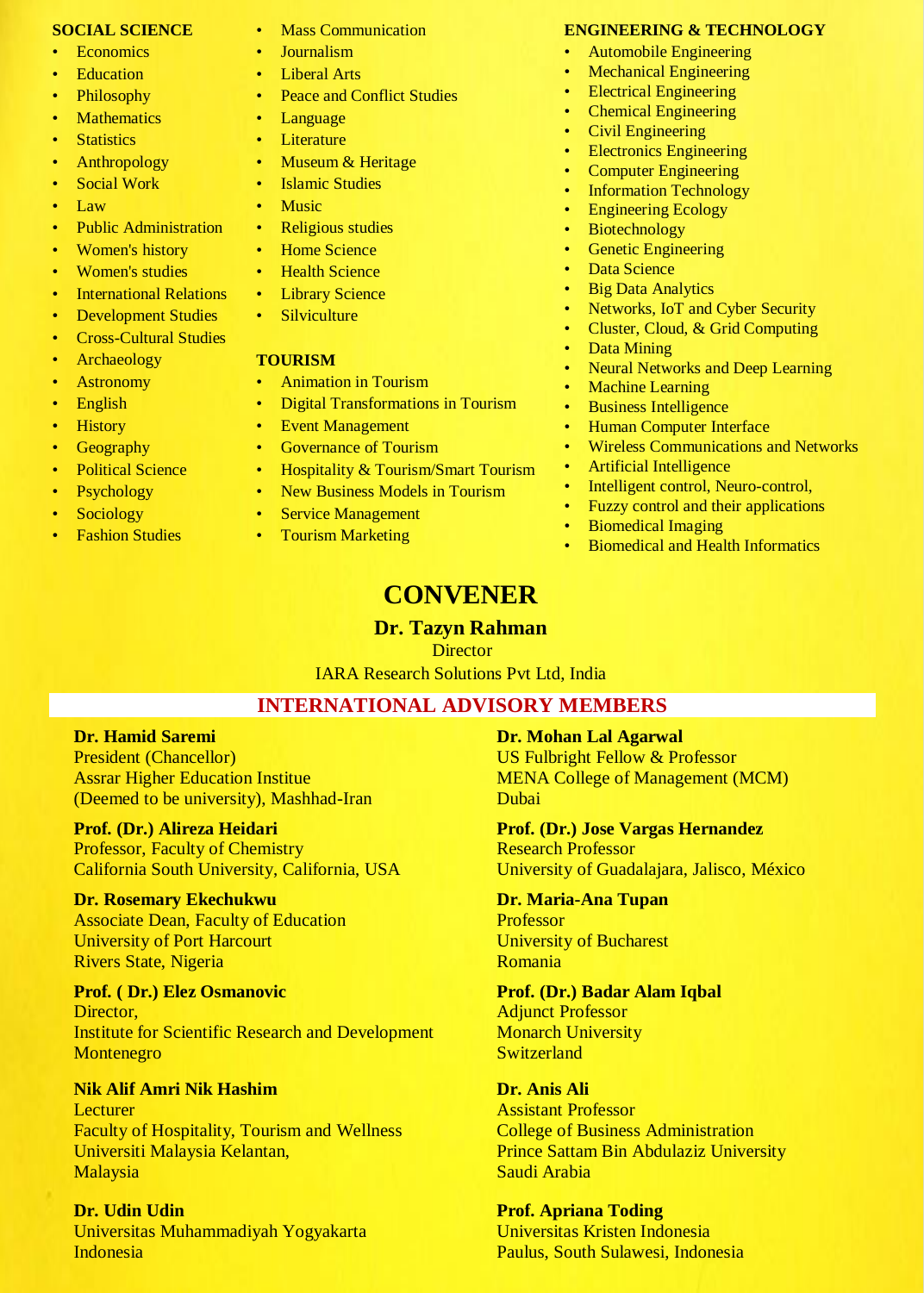#### **NATIONAL ADVISORY MEMBERS**

**Prof. Badiuddin Ahmed** Dean School of Commerce and Business Management Maulana Azad Nationl Urdu University, Hyderabad

**Dr. Aloysius Edward J.** Dean, Commerce and Management Kristu Jayanti College Bengaluru

**Dr. Gulabchand K Gupta** Principal Seva Sadan College of Arts, Science & Commerce Ulhasnagar

**Dr. Ravikant Swami Director** DME Management School, Noida

**Dr. V. I. Paul** Professor, Department of Zoology Annamalai University, Annamalainagar

**Dr. P. K. Agarwal**  Professor & Dean Commerce & Business Studies , Motherhood University, Roorkee

**Dr. Pramod Gupta**  Associate Professor Department of Commerce & Management IET Group of Institutions, Alwar

**Dr. Vijit Chaturvedi** Associate Professor Amity University, Noida

**Dr. Manoj P. K.** Associate Professor Cochin University of Science and Technology **Cochin** 

**Dr. Shraddha Prasad** Associate professor HOD, Department of Applied Science Jharkhand Rai University, Ranchi

**Dr. Guru Basava Aradhya .S**  Associate Professor Christ (Deemed to be university) Pune

**Dr. Shikha Mishra**  Associate Professor , Amity Business School Amity University, Noida

**Prof. G. Ganesan @ Subramanian** Assistant Professor, EEE E.G.S. Pillay Engineering College(Autonomous) Nagapattinam

**Sampurna Mehta Registrar** Sasmira's Institute of Commerce & Science Mumbai

**Prof. (Dr.) Sudhansu Ranjan Mohapatra** Dean Faculty of Law Sambalpur University, Sambalpur

**Prof. (Dr.) Aftab Anwar Shaikh Principal** Poona College of Arts, Science and Commerce Pune

**Dr. Ritu Bhattacharyya** Principal Sasmira's Institute of Commerce & Science Mumbai

**Dr. Hiresh Luhar Director** VIVA Institute of Management & Research, Thane

**Dr. Dhananjay Prabhakar Awasarikar** Professor Suryadutta Institute, Pune

**Prof. (Dr.) Aradhna Yadav** Professor Krupanidhi School of Management Bengaluru

**Dr. Sushil Kumar Pare** Associate Professor Thakur Institute of Management Studies and Research, Mumbai

**Dr. Nishikant Jha** Vice Principal Thakur College, Mumbai

**Jayshree Mahta** HOD, Commerce Shri MD Shah Mahila College of Arts and Commerce Malad(West), Mumbai

**Dr. N. Shanmugasundaram**  Associate Professor, Department of EEE VELS Institute of Science Technology and Advanced Studies (VISTAS), Chennai

**Dr. S. Sagathevan** Head, Department of Economics Faculty of Science and Humanitiesm SRM IST, Kattankulathur

**Dr. P. Sairani** HOD, Finance Department ICBM- SBE, Hyderabad

**Dr. Shraddha Mayuresh Bhome**  Assistant Professor Satish Pradhan Dnyansadhana College Thane (West)

**Dr. Gazala Bhoje** Assistant Professor Head, Department of Sociology G. M. Momin Women's College, Maharashtra